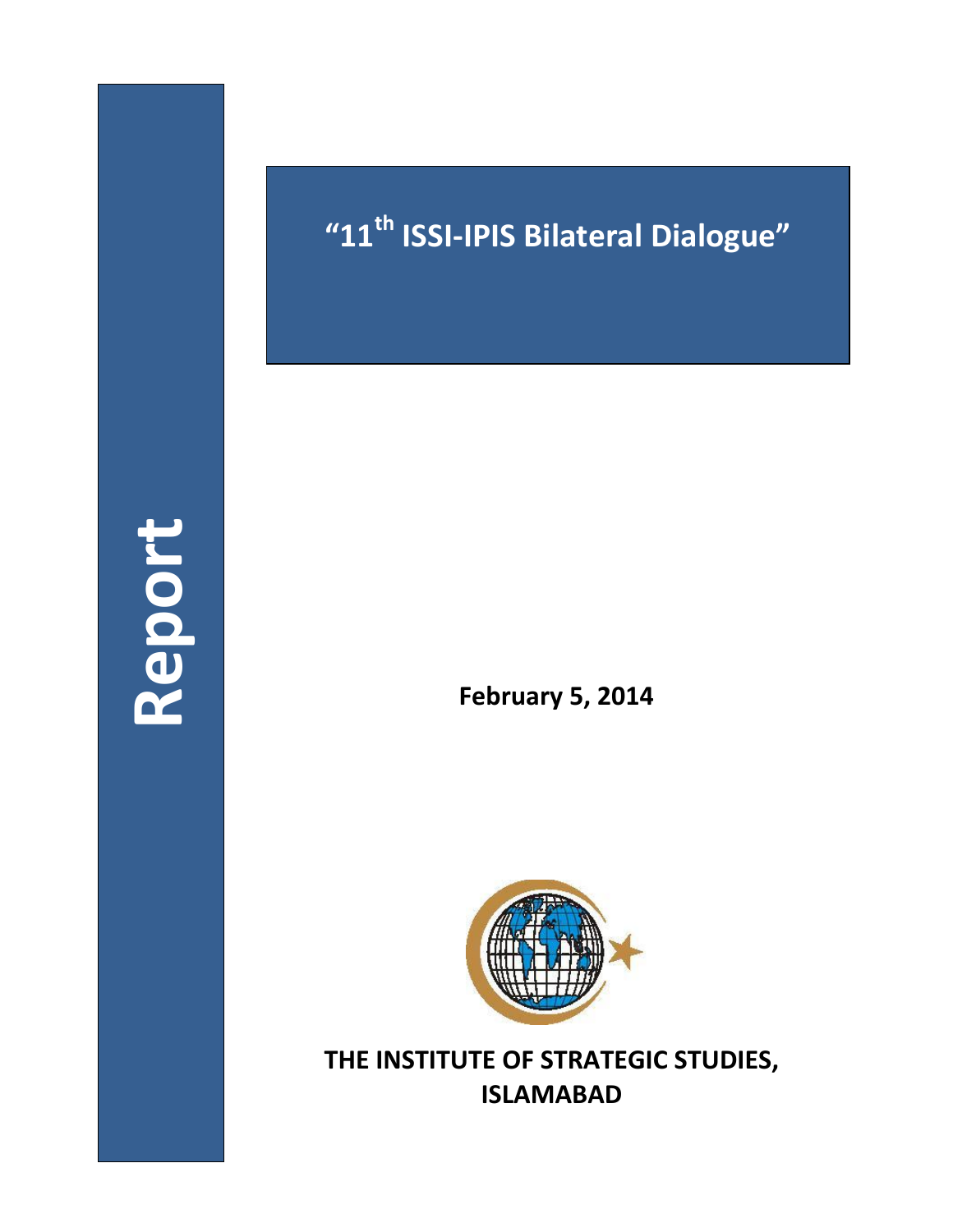The  $11<sup>th</sup>$  bilateral dialogue between the Institute of Strategic Studies, Islamabad (ISSI) and the Institute for Political and International Studies (IPIS), Tehran ISSI-IPIS was held on February 5, 2014 at the Institute of Strategic Studies. The bilateral dialogue brings together scholars and diplomats from both sides, to focus on areas of mutual cooperation and to explore avenues aimed at strengthening ties between the two countries. The ISSI-IPIS bilateral dialogue also aims at discussing regional problems and their solutions. The ISSI team was lead by the Chairman Board of Governors, Ambassador (Retd) Khalid Mahmood and the Director General, Dr Rasul Bakhsh Rais, along with the ISSI research staff. The delegation from the IPIS was lead by Dr. Mostafa Tork Zahrani, Director General, IPIS and included, Ambassador (Retd) Mir Mahmoud Mousavi and Mr. Ahmad Reza Daneshkhou, Head of South & West Asia Studies Dept. at IPIS.

Ambassador (Retd) Khalid Mahmood, in his welcome remarks, underlined the importance of holding this bilateral dialogue between the two brotherly countries and the fact that it helps immensely in updating each other about developments in the region. Dr Mostafa Tork Zahrani, DG, IPIS in his opening remarks, shed light on the importance of longstanding cooperation between the IPIS and ISSI and talked about the democratic transition in Iran and how it is being perceived by the West at large. He also mentioned that the problems in the region are so deep and difficult that if the Americans depart from Afghanistan altogether, it is bound to lead to chaos. Dr Zahrani, while talking about the regional actors, pointed out that the final phase of the Arab Spring has not come and Syria is in a stalemate and the Americans do not have the will and power to come forward with a workable solution.

The Director General ISSI, Dr Rasul Bakhsh Rais talked about the big democratic change in Iran and how a very fixed view of that country has prevailed, which was commonly perceived as viewing the clerics as the all powerful entity. Moreover, this perception has been proven wrong with the election of Hasan Rouhani as president. He stated that there is no alternative to democracy and that history moves in a line, but moving in a line does not mean it is a straight line. Power, he said, is multidimensional and apart from this, economic and military strength are also important. He further said that people are more interested in food security, shelter, job security and hence, globalisation and cultural changes have become increasingly rapid. Furthermore, he said that polarisation from the West has also had a negative effect on this region and terrorism is ethnic, political and religious and we see all of these happening at our border. There are numerous security challenges being faced by Pakistan which need to be taken care off. Dr. Rais also pointed out the dangers of sectarian conflict in the region and how it continues to be a major threat for the countries afflicted by it. Dr. Rais emphasised on a very important fact, which is that Afghanistan has always been internally divided and this weakness created space for outside intervention and several efforts to unite the Afghans have been largely unsuccessful. While talking about the Taliban, Dr. Rais stated that the Taliban have used the tool of Pashtun nationalism in order to promote and strengthen their cause.

Ambassador (Retd) Mir Mahmoud Mousavi in the presentation on *"Peace and Stability in Afghanistan Beyond 2014",* reiterated the dangers being faced by the regional countries and pointed out that the question of Afghanistan has prevailed for the last thirty years and the year 2014 is very important, mainly due to the upcoming Afghan elections and also the expected withdrawal of the US forces. He further stated that it is very difficult to get a clear picture of the political situation in Afghanistan and the country faces deep and lasting problems, like drugs, law and order and economic weaknesses which remain a hurdle to any development work. However, some form of economic development has taken place as compared to the past and in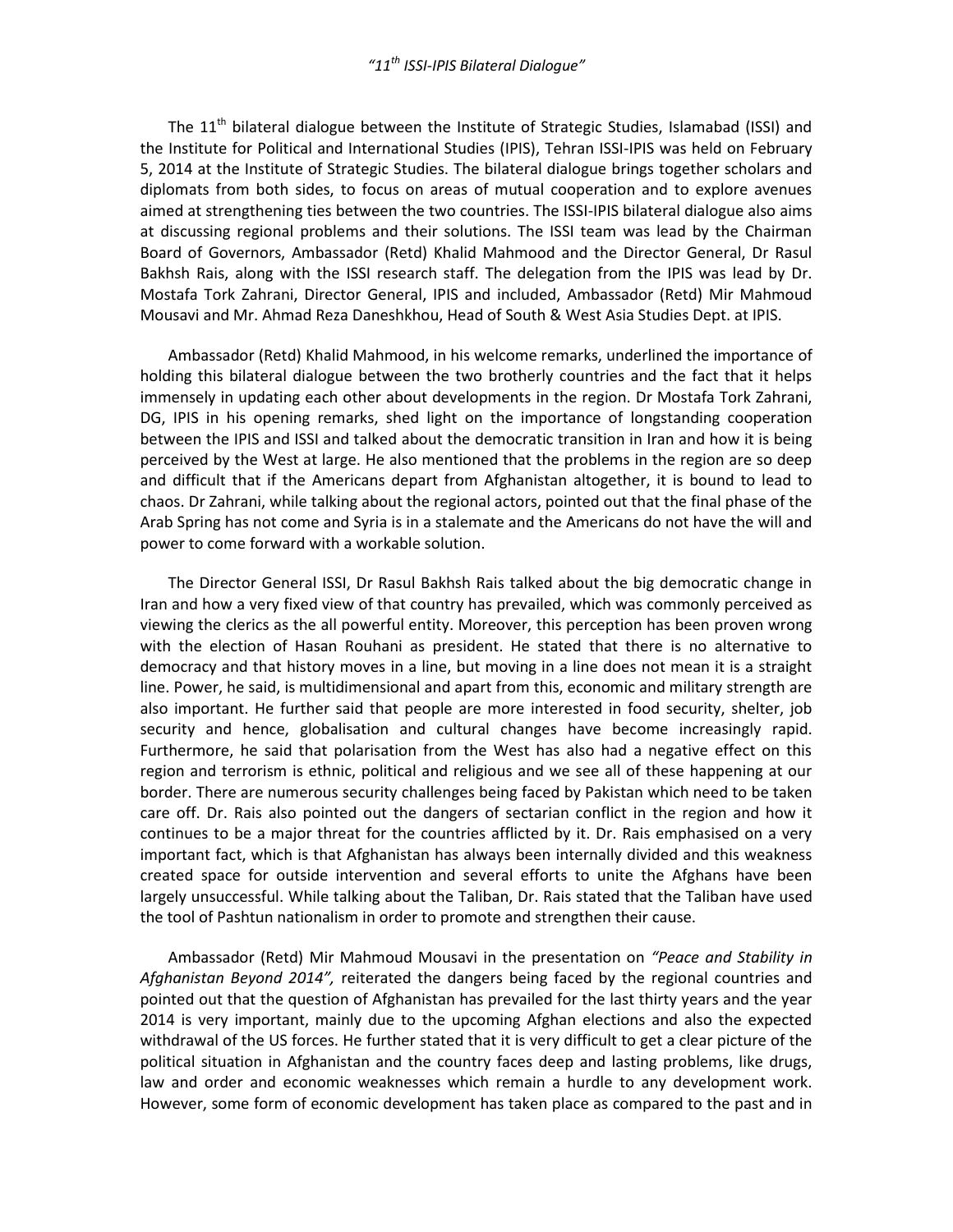some areas like sports, music and art, there have been positive improvements. However, politically, the question of the Taliban remains at the top and it is likely that beyond 2014, the problem will remain as Afghanistan faces an uncertain future. Ambassador (Retd) Mousavi stated that cooperation between Pakistan and Iran is important and both countries need to move forward and take initiatives in order to solve regional problems. To do this, contentious issues between Iran and Pakistan must be set aside and a framework for cooperation must be evolved. As regards the US presence in Afghanistan, Iran views it from a different perspective and Pakistan views it differently.

Dr Rasul Bakhsh Rais, while expressing his views on the situation in Afghanistan, stated that the real change took place when the two great powers decided to intervene in Afghanistan. Dr Rais stated that the country has always been divided internally and that has been a major factor in giving space to the Soviet Union and the United States respectively. Iran and Pakistan made several attempts to unite the Afghans and since the inception of the Afghan conflict, every neighbour has been involved. He further pointed out that the divisions among Afghans also created space for non-state actors in an already turmoil stricken country. He said that an unstable Afghanistan also means insecurity for Pakistan, and that the concept of strategic depth means that no hostile power would use Afghan territory against Pakistan. Dr Rais said that Afghanistan can be a transit commercial state and has immense potential to become a trading hub and thus, a regional framework needs to be drawn up in order to achieve these goals of economic cooperation. He also expressed the need for the Pakistani government to cooperate with the Afghan government, but without any interference in the internal affairs of Afghanistan. Moreover, he said that a grand consensus was required to stabilise Afghanistan, and bringing all factions to the negotiating table is the biggest challenge as the year of the withdrawal has already begun.

Mr. Najam Rafique in his presentation on "ran-Pakistan Economic Relations: How Can We Expand Cooperation" highlighted that it is a matter of grave concern that despite our geographical location, commonality of heritage, and the potential to carter to each other's needs, economic and trade relations between the two countries remain much to desire for. On the contrary, rather than talking about building storage infrastructures, there are reports that Iran plans to completely seal off its eastern border with Pakistan and Afghanistan by 2015. The export trade between the two countries has dramatically decreased along with the imports and has created a negative trade balance.

Mentioning a report by the Trade Development Authority of Pakistan, he stated that the statistical data on the patterns of bilateral trade between Pakistan and Iran over the three years from 2008-2011 reveals that Iran-Pakistan exports decreased from US \$ 399 million in 2008-09 to 161 \$ million in 2010-11indicating a decrease of 59.4% which indicates the absence of meaningful economic cooperation between the two countries which testify to the absence of political will on part of both the countries to improve economic relations.

Mr. Najam also explained that while, there has been a general lack of development in terms of bilateral economic relations, trade with Iran has also remained low due to international restrictions. While proposing a way forward, he highlighted certain measures that need to be taken including the following:

 Tariffs and import duties need to be worked out on concessional terms between the two countries. Conversations with Pakistani diplomats reveal that Iran tends to increase tariff on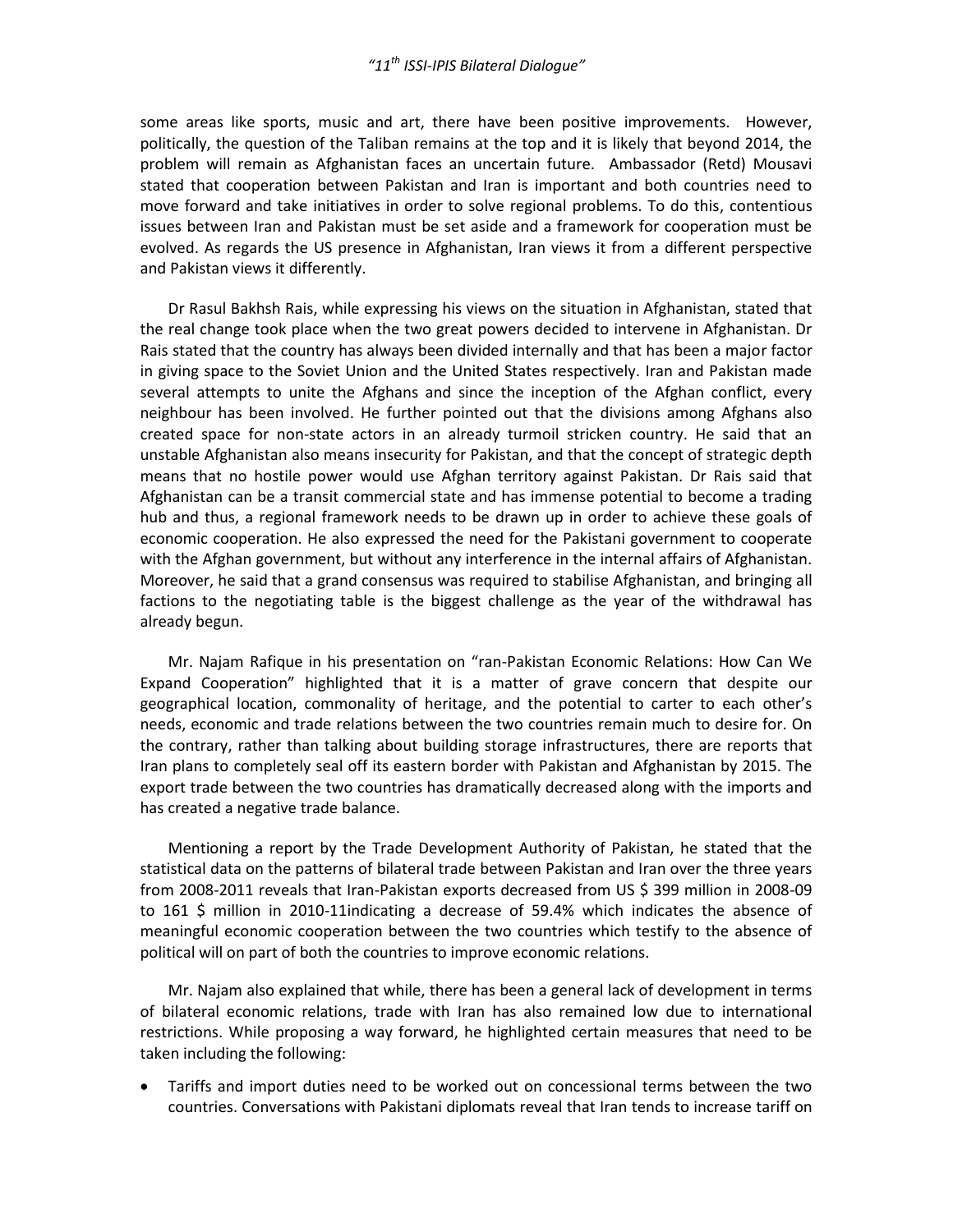Pakistan citrus fruit, particularly kinos, during the peak season. Similarly, while India is given trade concessions, Iran tends to increase import duties on items traditionally exported by Pakistan, particularly with regard to rice, citrus fruit and garments.

- Business communities of both the countries need to increase their interaction. In this regard, both Pakistan and Iran need to open up banking channels to facilitate the business community for opening up letters of credit, which presently have to be opened up in a third country.
- Joint Ventures and related projects need to be pursued as an integrated, synergised package taking into account the interests of both countries. Collaboration in small and medium enterprises (SMEs) and mega projects such as the onshore and offshore oil and gas exploration activities would be beneficial for both the countries
- It would to the benefit of both countries to expand cooperation in argo-based food processing and dairy industry.
- Also, it is time that both countries work on regular Air and Ferry services from Karachi to Chabahar.
- Joint show case trades fairs need to be organised for the small and medium private investors to learn more about the opportunities and areas that can be pursued to strengthen investment to further promote trade and economic relations. A joint venture investment company, PAIR Investment Company Ltd. (PICL) was established in 2007 in Karachi with an authorised capital of \$25 million. Unfortunately, the company has conducted no transaction since its inception to date with any companies or investors in Iran.

All these steps, he said, need to be pursued without foot-dragging, as in the past, over various projects on grounds of perceived comparative gains and costs.

Dr. Mostafa Tork Zahrani, in his presentation on "*Regional challenges: Terrorism and Sectarian Conflicts*" stated that many problems that we face today in the region can be traced back to the 9/11 incident. He explained that the world today is more globalised than before and there is polariation in the region which makes it difficult to differentiate between the cause and effect and the determining factor all together. Where there is positive effect of globalisation there is also a negative side to it. Globalisation has made the world move faster and less in control. It has brought communication revolution. He said that in the complex globalised world of today, it is difficult to identify the cause and effect of any problem. Globalisation in itself can be one of the causes.

He explained that where globalisation has brought the world together it has also created problems; it has affected trade, it has increased cross border movements as well as brought a new dimension to the term terrorism. He said that in the globalised world of today it has become extremely hard to catch terrorists and main reason for this are the networking and communication revolution.

Talking about social movement, Dr Zahrani said that such movements get violent when other non-state actors steps in and radicalise them for more extreme means for their own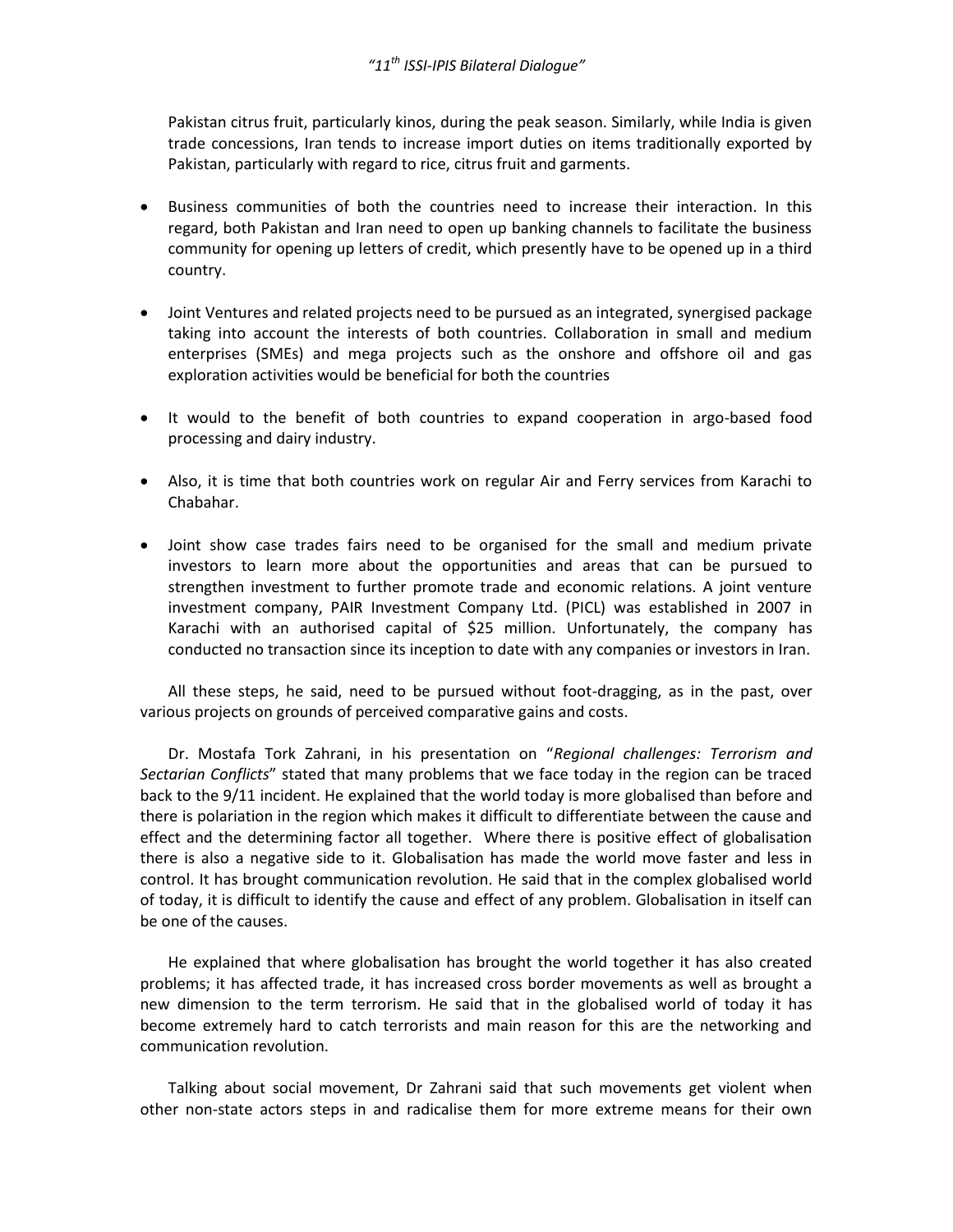benefit. To understand and control it, one needs to answer as to why it happens? Social movements occur when the government does not value its people and the problem is not addressed. The problem then creates extremists elements, hence, it is important to acknowledge peoples wishes. He also brought attention to the fact that where history is important to identify relations, it is equally important to keep in mind the new and existing as well as emerging developments.

Dr. Zahrani explained that the South Asian region is economically weak as compared to other regions. Concluding his presentation, he said that it is important to cooperate and communicate regarding issues and to interpret theses issue to the most to find and locate its cause and concentrate on it. It is important to understand the cause of a problem in order to decipher it and eliminate it eventually in the long term.

Mr. Malik Qasim Mustafa, in his presentation on "*Regional Challenges: Terrorism*", reiterated that in South Asia, the destructive phenomenon of "Terrorism" has not only devastated peace and harmony of communities, but it has also disrupted regional cooperation. He raised a few concerns regarding terrorism gaining status of regional challenge by exploiting internal weaknesses of regional sates, especially when key states are engaged in pursuing conflicting geo-political interests and are busy in fighting proxies of their powerful global masters through other means. Furthermore, due to conflicting geo-political approaches, the states fail to utilise common regional framework of cooperation against terrorism. As a result, terrorism expands its reach and impact, and emerges as a major internal as well as regional stability and security challenge.

Mr. Qasim in his presentation also highlighted the fact that the terrorists do not recognise states, borders and regions. They only collaborate for shared ideologies, exploit social, economic and political inequalities and fight against certain governing systems or ways of life. Towards the end of the presentation, Mr. Qasim proposed recommendations, which if put to affect at a local, national, bilateral, regional, and intra-regional level can help to overcome terrorism. He proposed that there ought to be:

- i) Need for common human security policies at national and regional level where communities share common religious, economic, cultural and ethnic ties to pursue common human security objectives.
- ii) A need for an indigenous approach to address terrorism challenge, where states are part of regional and international conventions, protocols, and "global strategy" to counter terrorism, but that did not help this region. States should recognise and agree upon a common understanding to deal with terrorism.
- iii) A need to improve bilateral relations to build trust where regional states, do not use terrorist elements to overcome geo-strategic interests, hence the pressing need to remove such irritants by resolving deep rooted issues and to build trust for an effective regional cooperative framework to fight terrorism.
- iv) A need to improve political will, through reinforcing political will at national level by involving all elements of national power including civil society and by involving communities at a regional level to make hard choices for common regional human security objectives.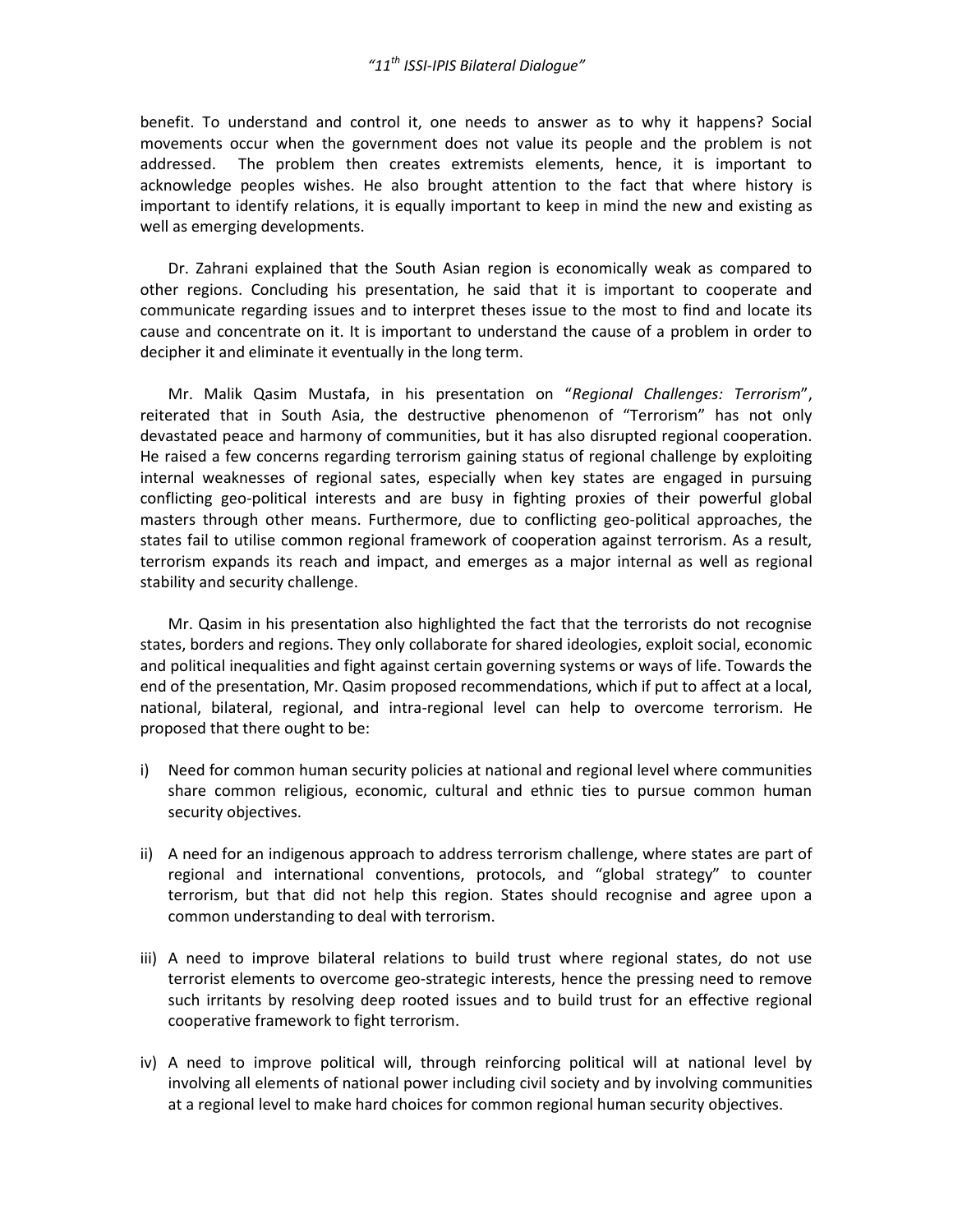v) A need to reinforce a genuine and practical regional cooperative framework, where, a true understanding of the challenge, building enough trust and a will to fight for common human security objectives requires a genuine and practical regional cooperation.

Mr. Kashif Mumtaz's presentation on "*Regional Challenges: Sectarian Conflicts*" focused mostly on sectarianism particularly in the Middle East and its regional implications. He stated that the Shiite-Sunni conflict in the region can be considered as one of the most important security threats in the region with far reaching repercussions outside the region. He mentioned three drivers of sectarian tensions. The first one, he said, was the US invasion of Iraq in 2003 that led to intense Shiite-Sunni sectarian conflict after the overthrow of Saddam Hussein. The changing dynamics post invasion has led to the rise of a Shiite strength in the region along with Iran, Syria and the rise of Hezbollah in Lebanon. The second driver is the rise of Hezbollah due to the second Lebanon war. Hezbollah's influence has gradually increased especially in Lebanon and strengthened the influence of Shiite regimes in the region. The third force is the Arab Spring that has led to the rise of Sunni Islamist parties. Mr. Kashif Mumtaz also mentioned the ongoing Syrian war that has led to sectarian identities being formed in the country as well as the region. This has been due to the Sunni groups being backed by other Gulf States with Hezbollah's rising involvement. In conclusion of his presentation, Mr. Kashif Mumtaz talked about the changing dynamics of the region that have reinforced the Sunni-Shiite conflict. He also put forth the question for further contemplation about why sectarianism was more prevalent in states like Iraq and Syria and not Turkey and Kuwait.

During the discussion after the presentations, Gen. (Retd) Asad Durrani raised the question whether oil played a role in sectarian conflicts due to the fact that oil reserves were located in areas where Shia minorities lived. In response to Gen. Durrani's question Dr Zahrani talked about how definitions and discussions on ethnicity differ in states like Afghanistan, Syria and even Egypt. He mentioned how power is not always with the governments and that in this globalised era, there is the danger of terrorist groups as there is no way to control them. Dr Zahrani also mentioned the fact that there are several differences and similarities between ethnic and sectarian conflicts. He gave examples of how Syria and Egypt both suffering from conflicts have no connection to oil as the reason, while in states like Iraq it is a stabilizing factor or Saudi Arabia where its location in the Shiite minority area could lead to future conflict.

Dr Rais mentioned the need to look at post modern states like Turkey and Iran and finding the ideological basis for the Muslim world in terms of State and Islam. He stated that there is a need to discuss the role of State and Islam and the need to look at secularism as a possible solution. He felt that religion was better settled by society than State, and gave the example of Pakistan where the debate on teaching which version of Islam - Shia or Sunni - has always been a divisive force.

In his presentation on "Security *Challenges and Power Relations in West Asia*", Mr. Ahmad Reza Daneshkhou talked about the challenges facing West Asia, particularly security and economic challenges besides others like terrorism, extremism and sectarianism. Countries in the region, he said, are dealing with an array of issues that include water scarcity and food security. They are facing challenges being brought on by the transformation of balance of power and the geo-political alignment. So far, the West Asian states have been mainly focused on economic cooperation but certain developments in the region could change the dynamics of the states. Mr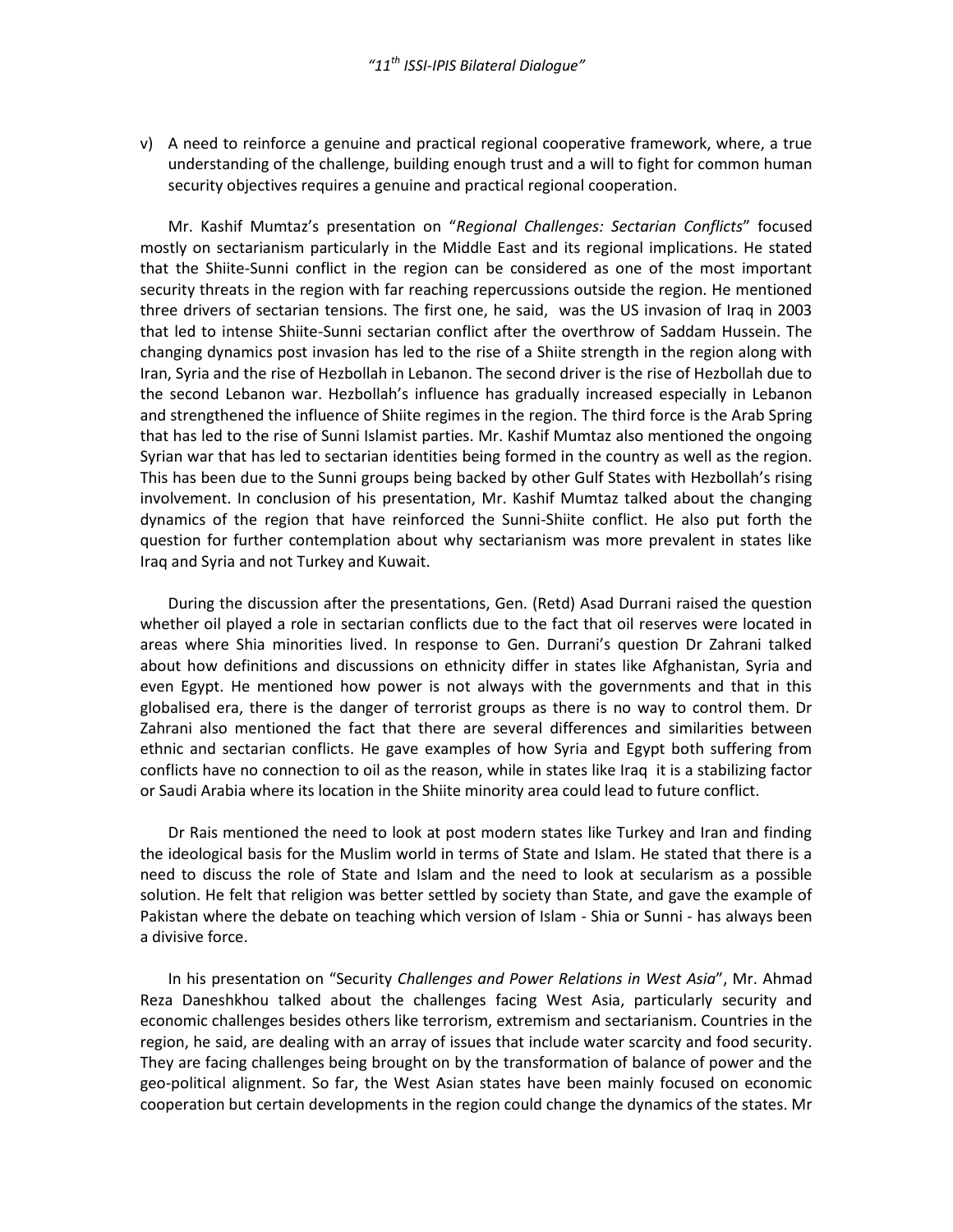Daneshkhou mentioned the situation in Afghanistan and how progress and development of the country would bring about security in the region. Trust between Pakistan and Afghanistan as well as the vested interest of neighbouring states like Iran, India and Central Asian states could facilitate regional stability. Another development that was mentioned was the West Asian convergence. According to Mr Daneshkhou, a convergence or integration between West Asian states, especially in terms of security, would be a stabilising force that could deal with a long range of issues including extremism and terrorism in the region. Mr. Daneshkhou also mentioned the economic situation in the region in terms of dealing with a rapidly growing population that lead to several issues like health and environment leading to discontent with governments. He stated that there was a need to focus on unequal distribution of energy, gender gap and also poverty reduction in the region. In conclusion, he briefly remarked on the situation in Syria and how it was a growing problem and danger to the region itself.

Ms. Saba Imran's presentation mainly focused on certain countries in West Asia. She mentioned the Iranian nuclear issue where she touched upon the current Iranian government's message of outreach to the West but how Israel still viewed their nuclear program as a threat. The current nuclear agreement between the US and Iran seems to be appeasing both nations at the moment. Talking about Israel, Ms Imran mentioned, in particular, the Arab-Israeli conflict that has been considered by most as the main source of tension in the region, and that the US-Israeli relations have not helped in alleviating the current misunderstanding or tensions in the region. Syria was the next issue touched upon where it was reiterated that the current civil is having adverse effects within the region and beyond. The sectarian violence and human rights abuses are not going unnoticed by the region or the world. There have been some inroads in the crisis following the decision of allowing the OPCW to dispose of Syria's chemical weapons stockpile. Lebanon in terms of the Syrian war has issues arising with Hezbollah's strengthening, the refugee's crisis arising due to the war and the transferring of chemical weapon from Syria that could plunge Lebanon into its neighbor's civil war it wants very little to do with. The last state mentioned was Iraq which even after a decade of Saddam's ouster continues to search for stability and security. Since the withdrawal of foreign troops from Iraq, a power vacuum has emerged leaving the country in a perpetual state of insurgency. There are also sectarian factions and militant organisations like al-Qaeda, trying to fill the vacuum. Iraq at the moment has to deal with sectarianism, militancy and economic fragility among other things. Ms. Imran concluded by reiterating that West Asia has many inter-regional security challenges ranging from sectarian violence, nuclear proliferation, terrorism and the rise of militant Islam. There seems to be a lack of cohesiveness between states in the region that can be a cause of instability if not addressed.

In the ensuing discussion after the presentations, Ambassador Mousavi remarked that in terms of Pakistan there needed to be more of a balance between its relationship with Saudi Arabia and opening a better relationship with Iran, because in terms of sectarianism and violence this would be a more beneficial policy for Pakistan.

Dr Rais stated that the government of Pakistan needs to make decisions about prioritising the structuring of relations with neighboring countries. In relation to Afghanistan, Pakistan needed to never support a military intervention, the Taliban coming into power was not in Pakistan's' benefit, and to prevent militancy in Pakistan the government needs to make a decision, disband the Taliban or go after them.